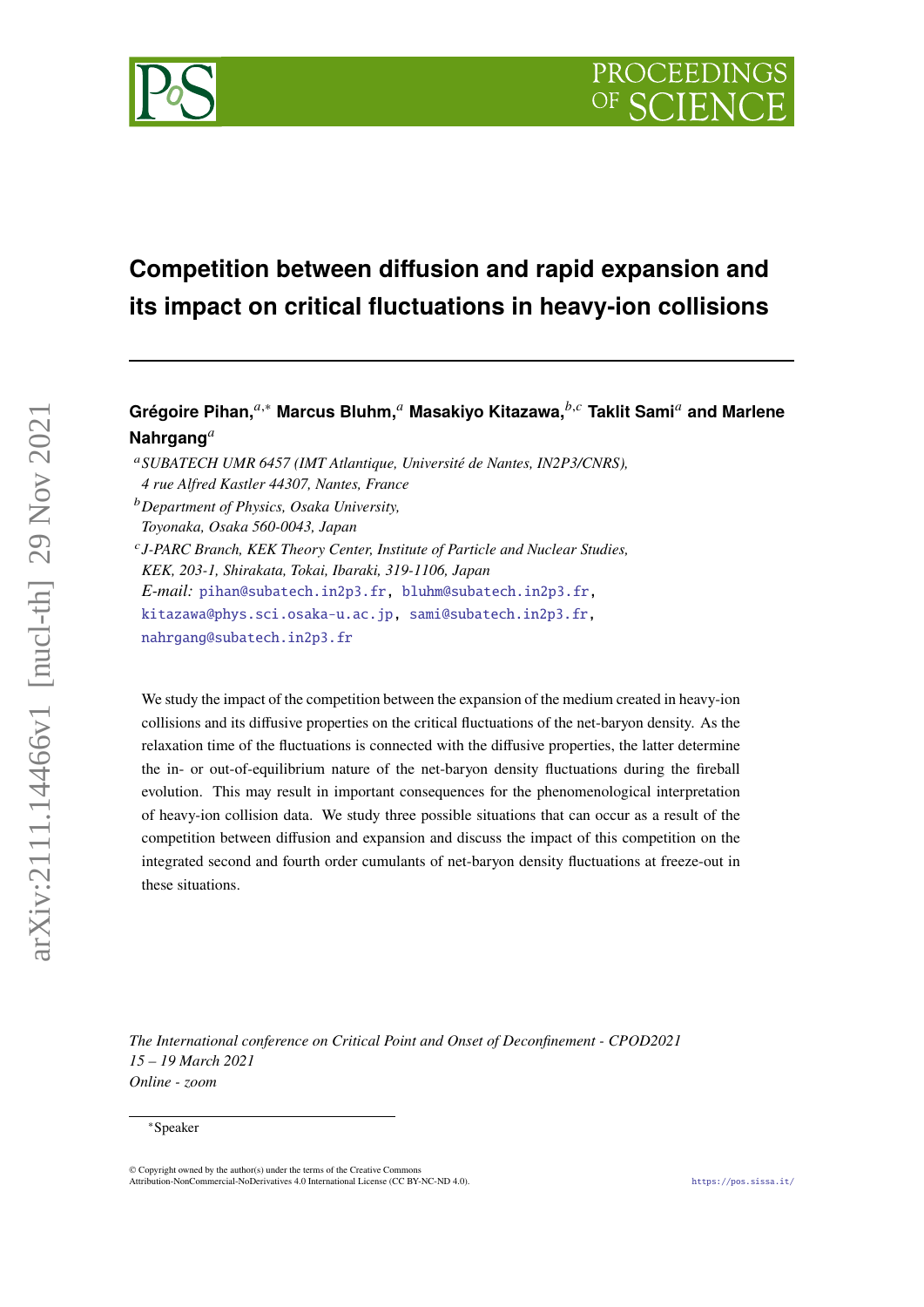## **1. Introduction**

Equilibrium fluctuations of the conserved charges in QCD, such as the net-baryon number, have been proposed as crucial observables to trace the phase transition and to probe criticality in the QCD phase diagram [\[1\]](#page-5-0). However, the highly dynamical context of a heavy-ion collision prevents a direct comparison between equilibrium predictions and experimental results as the violent expansion of the system may drive the fluctuations out of equilibrium [\[2\]](#page-5-1). In turn, a relevant dynamical study of the fluctuations to evaluate their distance from equilibrium is needed to interpret experimental measurements. Due to the connection between the relaxation time and the diffusive properties of the medium, this distance is determined by the competition between the diffusion and the expansion. In this work we distinguish three regimes: First, when the diffusion wins over the expansion the fluctuations are always close to equilibrium and the critical enhancement is large but short-lived. Second, when the expansion wins over the diffusion, the critical signal is washed out by the expansion. Third, an intermediate state with smaller criticality but a longer survival of the signal in the fluctuations. To study these three regimes and to discuss the impact on the phenomenology of heavy-ion collisions we make use of a stochastic diffusion equation (SDE) expressed in Milne coordinates for a Bjorken-type expansion of the medium [\[3\]](#page-5-2). The potential in the SDE is derived from second and fourth order susceptibilities per unit of rapidity. The latter allows us to connect the criticality from the 3D Ising model in the scaling region with lattice QCD calculations far from it.

#### **2. Diffusive dynamics of net-baryon density fluctuations**

The diffusive dynamics of net-baryon density fluctuations in a rapidly expanding medium can be studied via a non-linear, stochastic diffusion equation expressed in the Milne coordinates  $\tau$  and  $\gamma$ reading

<span id="page-1-0"></span>
$$
\partial_{\tau}\tilde{n}_B = D(\tau)\,\partial_y^2\tilde{n}_B - \frac{DK}{n_c\tau^3}\partial_y^4\tilde{n}_B + \frac{D\lambda_4(\tau)}{n_c\tau}\partial_y^2\tilde{n}_B^3 - \partial_y\xi,\tag{1}
$$

where  $D(\tau) = Dm^2(\tau)/n_c$ ,  $\tilde{n}_B(\tau, y) = (n_B(\tau, y) - n_c)/n_c$  is the field of reduced net-baryon density fluctuations around a critical density  $n_c$ , D is the diffusion length and K the surface tension. The white noise field  $\xi(\tau, y)$  respects the fluctuation-dissipation balance locally following

$$
\langle \xi(\tau_1, y_1)\xi(\tau_2, y_2)\rangle = \frac{2D}{n_c\tau} \delta(\tau_1 - \tau_2)\delta(y_1 - y_2).
$$
 (2)

The effective mass  $m^2$  entering the definition of  $D(\tau)$  and the non-linear coupling  $\lambda_4$  are related to the second and fourth order susceptibilities per unit of rapidity for given T as function of  $\tau$  via

$$
m^{2}(T) = \frac{n_{c}^{2}}{\chi_{2}(T)}, \quad \lambda_{4}(T) = \frac{n_{c}^{6}}{6\chi_{4}(T)}.
$$
 (3)

In Fig. [1](#page-2-0) we show the temperature dependence of the second and fourth order susceptibilities per unit of rapidity,  $\chi_2(T)$  and  $\chi_4(T)$ , along different trajectories of constant  $\mu_B$ . The parametrizations are obtained by adding singular contributions, which stem from a matching to the susceptibilities of the 3D Ising model scaling equation of state, and regular contributions similar to the procedure proposed in [\[4\]](#page-5-3) and in line with results from lattice QCD, see [\[5\]](#page-5-4) for more details.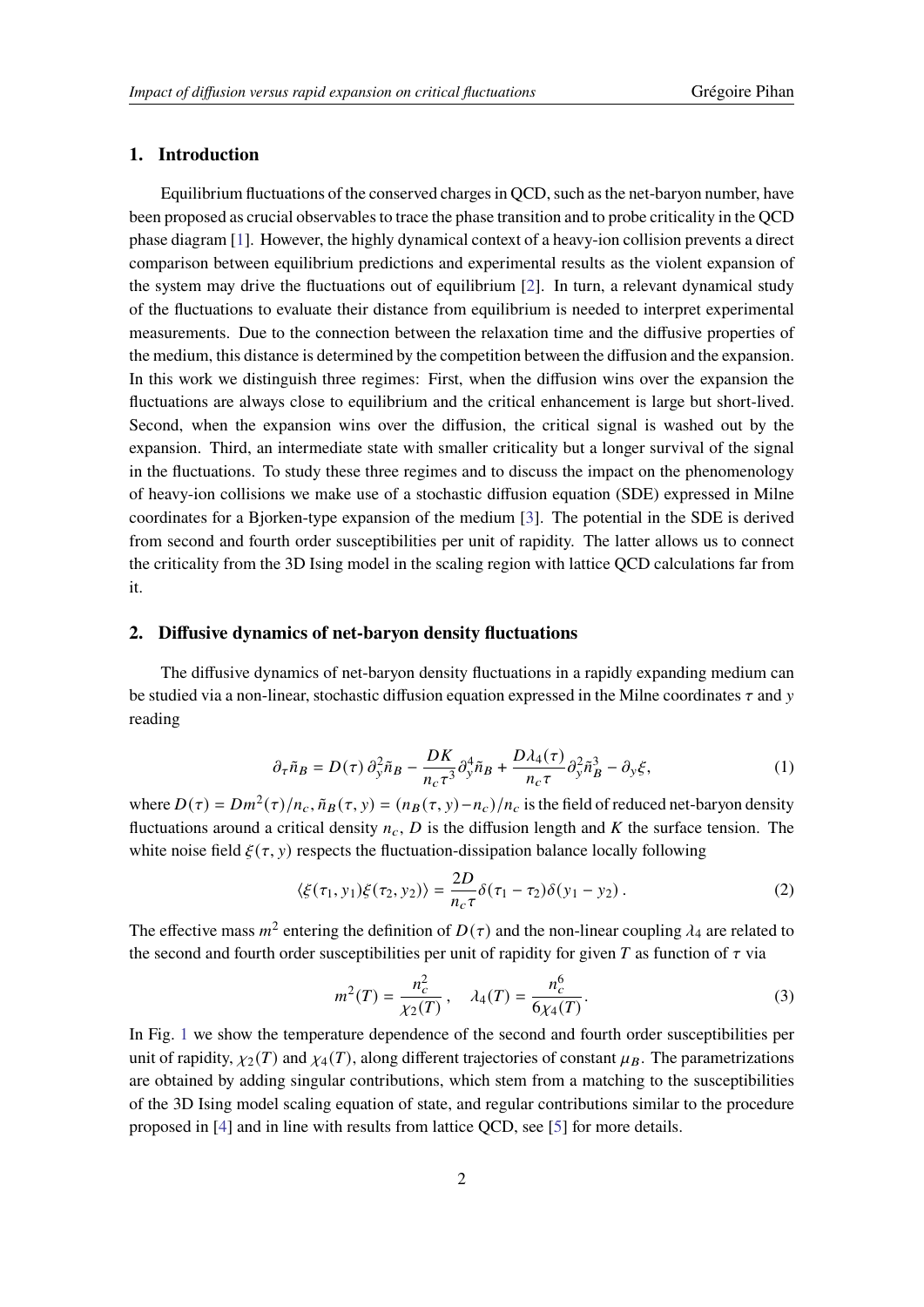<span id="page-2-0"></span>

Figure 1: The second (left panel) and fourth order (right panel) susceptibilities per unit of rapidity as a function of temperature T for different baryon-chemical potentials  $\mu_B$ .

#### <span id="page-2-1"></span>**3. Diffusion versus expansion**

The setup presented in the previous section reproduces the dynamical scaling of model B for non-expanding systems [\[6\]](#page-5-5). Accordingly, the relaxation time and the diffusion term (first term on the R.H.S. of Eq. [\(1\)](#page-1-0)) are related,  $\tau_{relax} \propto D(\tau)^{-1}$ . Thus, the ability of the net-baryon density fluctuations to reach equilibrium or not during the expansion can be studied by looking at the competition between the diffusion and the expansion. This competition is evaluated in Fig. [2](#page-3-0) by considering the deterministic evolution (Eq. [\(1\)](#page-1-0) without noise term) of an initial Gaussian net-baryon density profile. Using a Gaussian fit, we evaluate the time-evolution of the standard deviation of the density,  $y_D(\tau)$ , translate it into Cartesian coordinates as  $z_D(\tau) = \tau \sinh(y_D(\tau))$  and compare to the increasing size of the expanding system  $z_{max}(\tau)$  via the quantity  $\overline{z}(\tau) = \frac{z_{max}(\tau) - z_D(\tau)}{z_{max}(\tau)}$  $rac{x(\tau)-Z_D(\tau)}{z_{max}(\tau)}.$ 

If  $\tilde{z}$  is close to 1, the Gaussian initial distribution barely evolves during the expansion and then, in a stochastic context, fluctuations will be correlated over a very small distance and remain out-of-equilibrium. Conversely, if  $\tilde{z} < 0$ , fluctuations will be correlated over distances larger than the total system size and then will be closer to equilibrium. Following this observation, three situations emerge. First, for  $D \le 0.5$  fm (blue curves),  $\tilde{z}$  is close to 1 in the scaling region which implies that the fluctuations are not in equilibrium when passing near the critical point and thus remain roughly unaffected by the criticality. The expansion dominates the diffusion. This small impact of the criticality on the fluctuations will nonetheless be long-lived as can be seen by the large size of the plateau near the proper time  $\tau_c - \tau_0 = 2.3$  fm/c where the critical temperature is reached (vertical dashed line). This plateau is due to the critical slowing down, i.e. the slowdown of the diffusion near the critical point, which here corresponds to an increase of the derivative of  $\tilde{z}$ .

Second, for  $D \ge 0.7$  fm (red curves),  $\tilde{z}(\tau)$  becomes negative before  $\tau_c$  is reached. Then, the net-baryon density fluctuations are close to equilibrium in the critical region and are largely impacted by the criticality. The diffusion wins over the expansion. However, as can be seen for the curve  $D = 0.7$  fm for example, the critical slowing down plateau is now very small meaning that the large critical enhancement of the fluctuations will be very short-lived.

Third, for intermediate states  $0.5 \text{ fm} < D < 0.7 \text{ fm}$  (green curves), the fluctuations are close enough to equilibrium to be impacted by the criticality and the critical signal survives a reasonable amount of time after being printed into the system due to the smaller diffusion.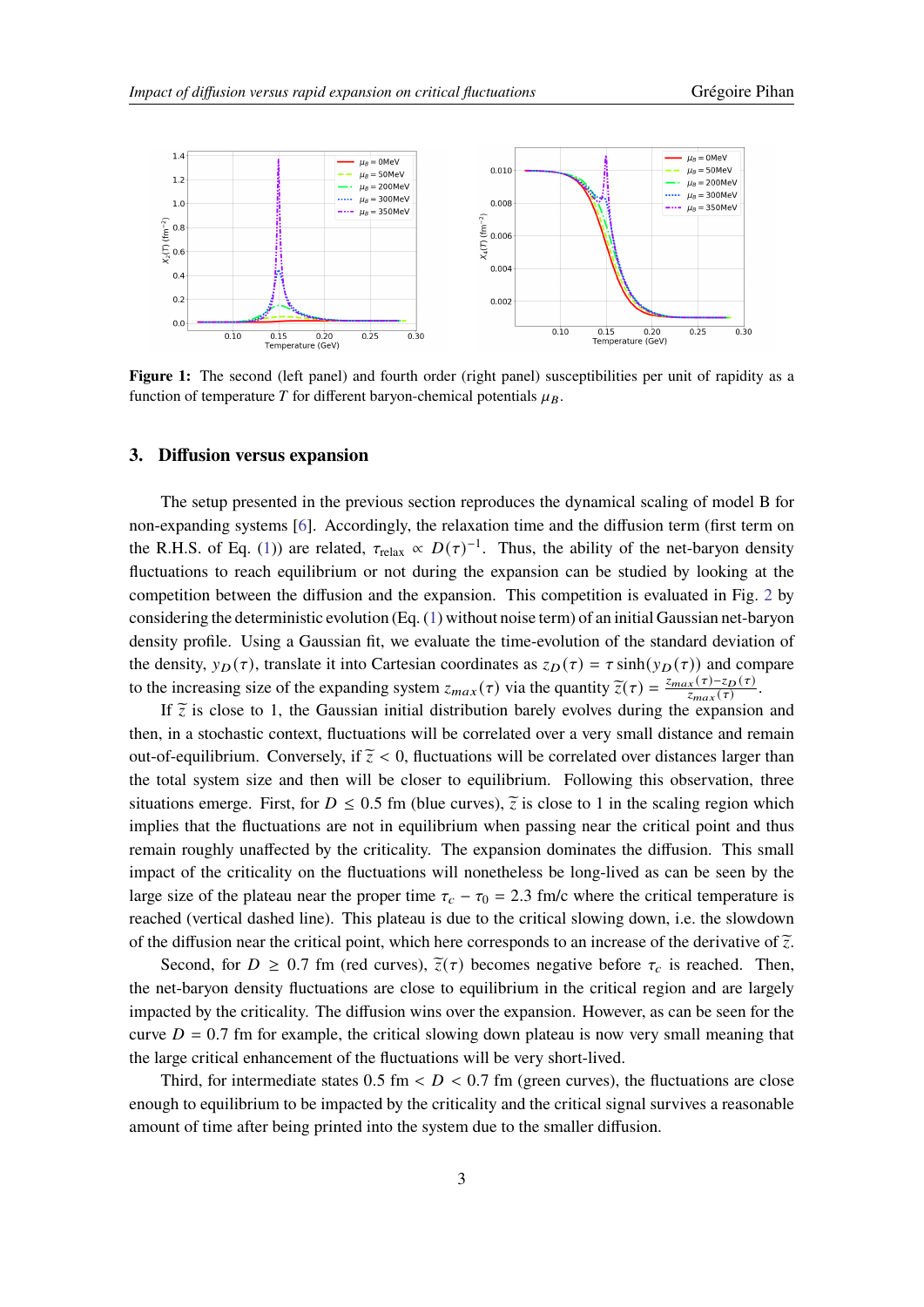<span id="page-3-0"></span>

**Figure 2:** The normalized difference between the size of the expanding system  $z_{max}(\tau)$  and the time evolution of the standard deviation of an initially Gaussian density profile in Cartesian coordinates  $z_D(\tau)$ as a function of proper time and input diffusion length  $D$  for the deterministic evolution of the net-baryon density. The vertical dashed line corresponds to the critical proper time  $\tau_c$ .

#### **4. Impact on heavy-ion collision phenomenology**

The diffusive properties of the expanding medium are of crucial importance for critical point studies. More precisely, the evolution of the diffusion length sets the compromise between the amplitude of the critical signal and its longevity. Its impact on heavy-ion collision phenomenology is studied in this work using numerical simulations of Eq. [\(1\)](#page-1-0). The evolution of the temperature as a function of proper time in the collision process is modeled in line with a Bjorken expansion as

$$
T(\tau) = T_i \left(\frac{\tau_0}{\tau}\right). \tag{4}
$$

To avoid any additional out-of-equilibrium features, we build up the initial conditions by letting the fluctuations of the net-baryon density evolve at constant temperature  $T = 0.5$  GeV for a large number of time steps. When equilibrium is reached, the expansion starts and lasts for a total duration of 5 fm/c. At a given freeze-out temperature, averages over a rapidity window  $\Delta y$  of the net-baryon density fluctuations  $\tilde{n}_{\Delta y,i}$  are performed for a large amount of noise configurations i. From this distribution the central moments are calculated as

$$
m_{n,\Delta y}(\tau) = \sum_{i=0}^{N_{\text{sim}}-1} \left( \tilde{n}_{\Delta y,i}(\tau) - \bar{n}_B \right)^n dy , \qquad (5)
$$

where dy is the size of the cell used for numerical calculations,  $\bar{n}_B$  is the mean value of the distribution of the averages over the different noise configurations and  $N_{\text{sim}}$  is the number of simulated noise configurations. Eventually, the second- and fourth-order integrated cumulants  $\kappa_{n,\Delta y}$  are obtained from the relation between the central moments and the cumulants for  $n = 2, 4$  as

$$
\kappa_{2,\Delta y}(\tau) = m_{2,\Delta y}, \quad \kappa_{4,\Delta y}(\tau) = m_{4,\Delta y} - 3m_{2,\Delta y} \,. \tag{6}
$$

In Fig. [3,](#page-4-0) we present these fluctuation observables, which are relevant probes of criticality in the QCD phase diagram in line with experimental measurements, at a freeze-out temperature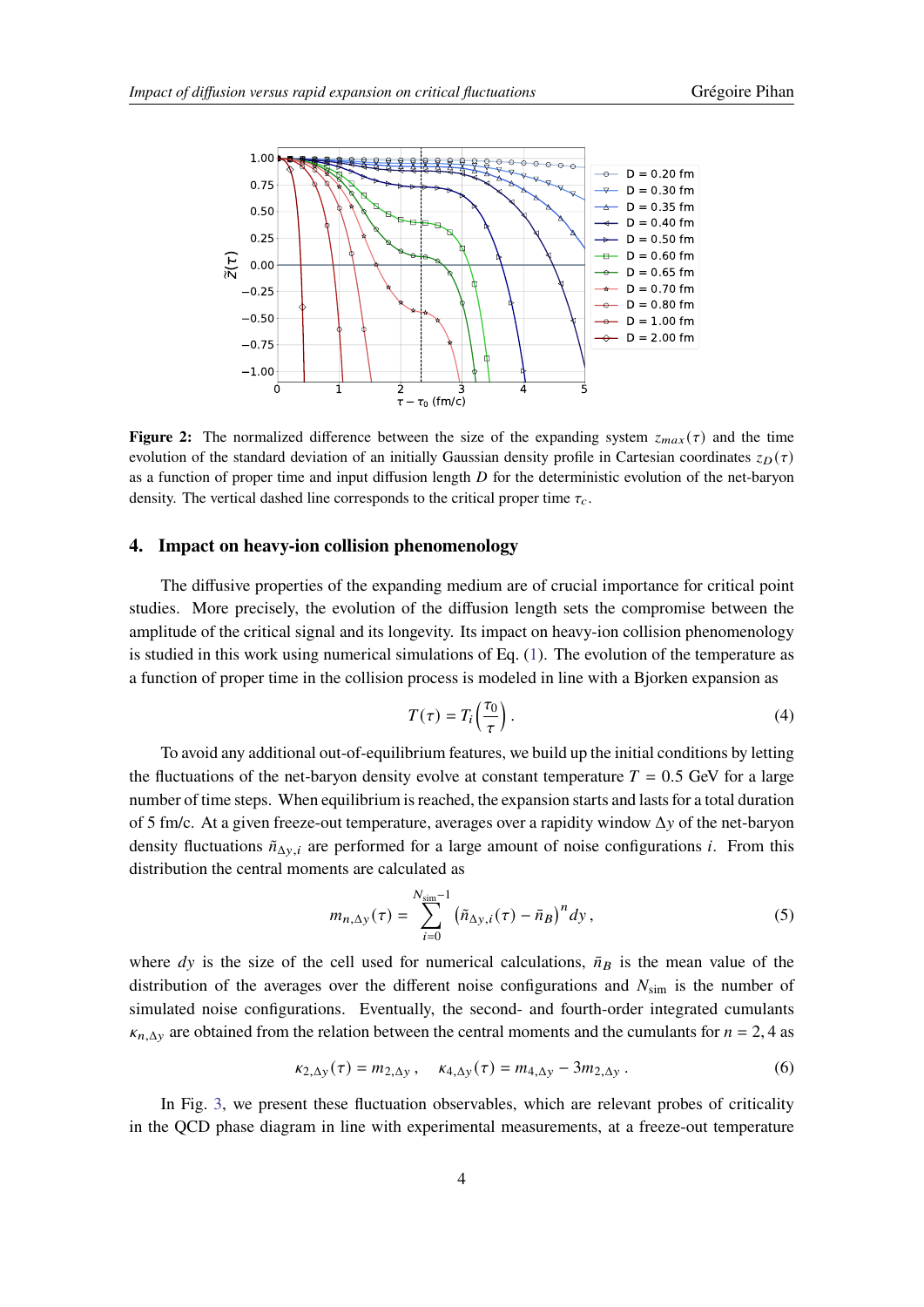<span id="page-4-0"></span>

**Figure 3:** The second- (left panel) and fourth-order (right panel) cumulants as a function of the rapidity window  $\Delta y$  at a given freeze-out temperature  $T_f = 145$  MeV for trajectories of constant  $\mu_B = 350$  MeV close to the critical point for the three different situations for the diffusion length discussed in Sec. [3.](#page-2-1) For reference, non-critical cumulants in equilibrium at constant  $\mu_B = 0$  MeV are shown as black solid curves.

of  $T_f$  = 145 MeV for the three different regimes discussed in the previous section. We clearly observe an enhancement of the maximum/minimum of the fluctuations with increasing  $D$ . However, this straightforward interpretation is not generally true for smaller rapidity windows and smaller freeze-out temperatures as presented in Fig. [4.](#page-5-6) In fact, going from  $T_f = 145$  MeV (left panel) to  $T_f = 130$  MeV (right panel) changes the outcome: a smaller D may induce an equivalent or even larger amplitude of the critical signal at  $T_f$ . Indeed, a smaller diffusion length implies a smaller amplitude but also a longer survival of the signal. Thus, having an uncertainty in the value of the diffusion length in addition to an uncertainty in the freeze-out conditions may lead to a misinterpretation of experimental results as either originating from a large but short-lived critical signal or from a small but long-lived one.

As a consequence, a lack of knowledge on the value of the diffusion length  $D$  results in a broader range of possible locations for the QCD critical point.

#### **5. Discussion**

We have seen that the dynamical interplay between the diffusion and the expansion of the medium created in heavy-ion collisions has a strong impact on the net-baryon density fluctuations at freeze-out. In particular, a large diffusion length leads to an enhancement but a small lifetime of the critical signal while for smaller diffusion lengths the opposite is the case. Numerical simulations have shown that a change in the diffusive properties as well as a variation of the freeze-out conditions may lead to a different outcome. This implies that the interpretation of experimental data is very sensitive to the diffusion length. A realistic calculation of the diffusive properties was recently performed in [\[7\]](#page-5-7) and the use of these results for the study of the fluctuation dynamics is currently under investigation.